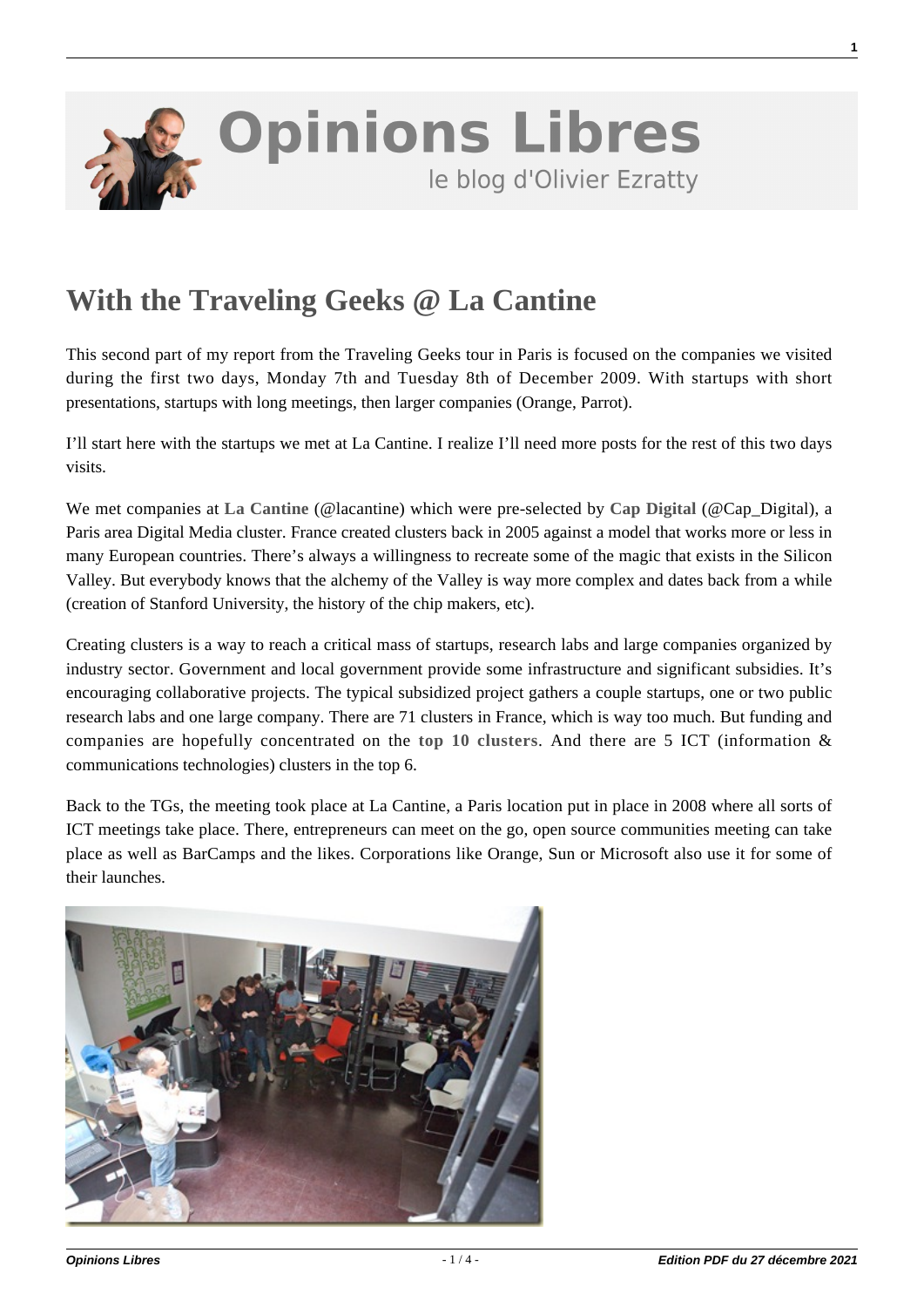At La Cantine, we met traditional startups like MXP4 and Musicovery, and a bunch of not-for-profit organizations or startups working on open source projects and/or for local governments. While many of them had a local impact, they are still providing interesting ideas to expand worldwide.

**[MXP4](http://www.mxp4.com/)** (@TheRemixCulture) who provide a web software solution to listen to music with remixing it and selecting the instruments you want. Kind of a multi-track mixing music at your fingertips. Demo was done with "I want you back" from Michael Jackson, which was impressive, particularly given the company has a strong partnership with Motown to promote MJ's catalog. The UI is quite simple to handle. You can also display song lyrics, share your mixes on Facebook. It's a good way to rejuvenate back music catalogs. One of the founders of MXP4 is Gilles Babinet, who created Musiwave, sold to OpenWave and then to Microsoft. The project started in 2006. Artists "signed" include Britney Spears, David Guetta, MJ, Pet Shop Boys and Pink. Their business model is to license their software technology to content rights owners although it's been free as a start for bands and record companies like Motown. They compete with companies like **[mixmatchmusic](http://www.mixmatchmusic.com/about)**. All in all, a startup well positioned in the global market.



**[Musicovery](http://musicovery.com)** provides a web based music player or DJ using a "mood matrix" ring where you can define the kind of music you want to listen (calm to energetic, music you can dance, tempo, year/decade, music type, etc). The site was identified a one of the **[Top 50 web sites](http://www.time.com/time/specials/packages/article/0,28804,1918031_1918016_1917958,00.html)** to watch by Time. The site generates 1 million uv/mo, has 600K registered users, with its first audiences in the USA and Latin countries. France accounts for only 20% of their audience. The TG folks pointed out a risk of a lawsuit from the records industry. They're working on it with the help of Cap Digital.



**[Terra Numerica](http://terranumerica.com/)** is a research lab of 15 people based out of a cluster of 17 Paris university labs working on virtual and augmented reality solutions for cities. They work on collaborative projects and create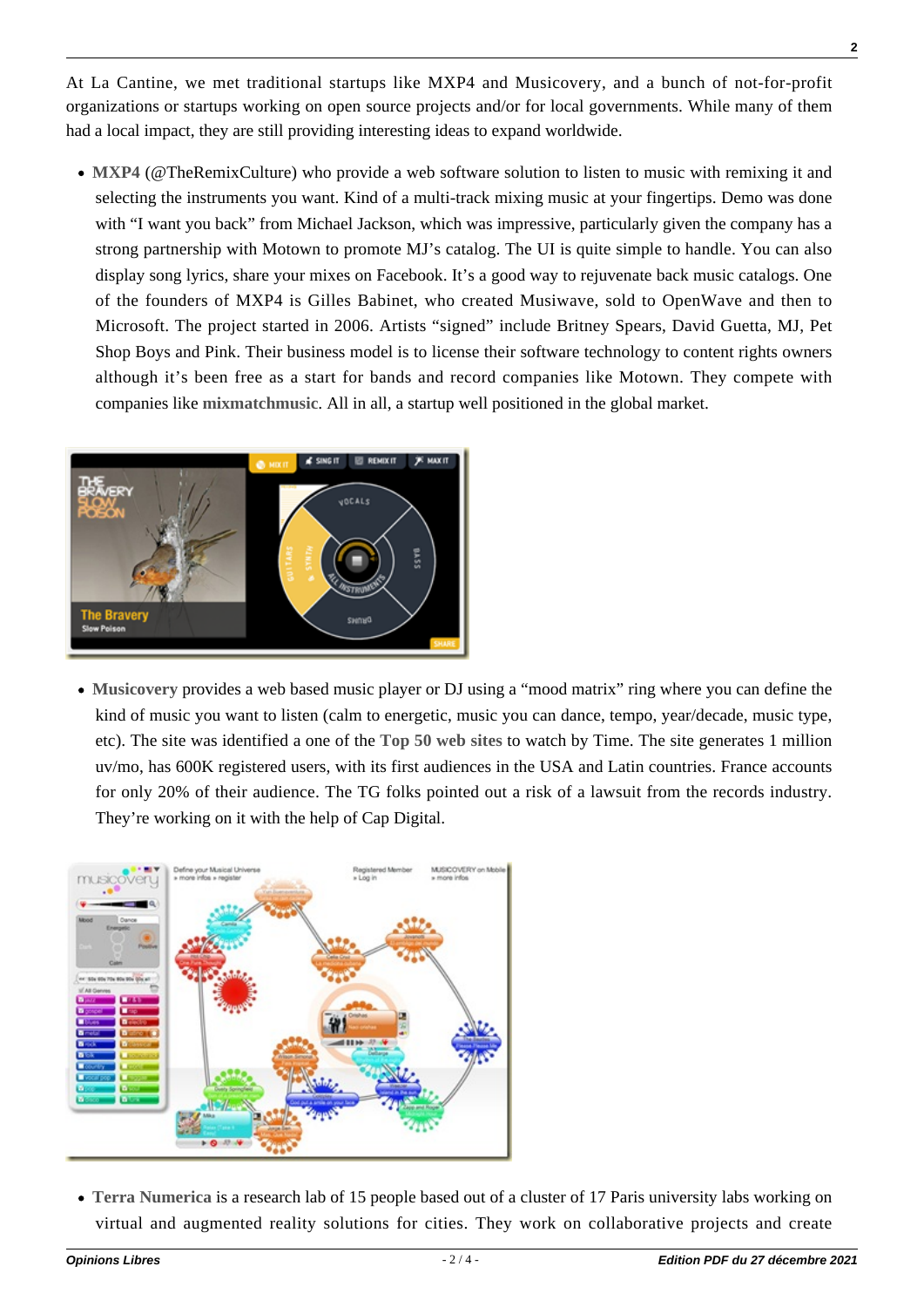consortium on an ad-hoc basis. They did show us videos of two interesting prototypes: a virtual telescope for city panoramas tested at the *Arc de Triomphe* which adds information on top of the visualized panorama and an impressive high-resolution 3D virtual version of Paris in which you can navigate. A much better experience than any "Street View" solution!



**[Green Watch](http://lamontreverte.org/en/)** is a project to multiply the number of environmental sensors in cities. It measures the quality of the air (Ozone levels) and noise (dB). It contains a GPS and Bluetooth connection to transmit the collected information to a nearby mobile. 15 prototypes have been built so far. They've been partnering with SFR, the second mobile operator in France. The prototypes have been tested at La Bastille in Paris and also in Amsterdam, which enabled the creation of the map below with hot colors showing polluted areas.



- **[Feedbooks](http://www.feedbooks.com/)** (@Hadrien) is a web site publishing public domain books for reading them on mobiles. The cloud service is able to reformat books for any kind of screen. They also create PDFs for mobiles out of RSS news feeds.
- **[XWiki Enterprise](http://enterprise.xwiki.org/xwiki/bin/view/Main/WebHome)** is an open source project to run enterprise wikis. There are many believers in the open source model here in France. While it's popular everywhere including in the USA, those project's business models are mostly based on IT services and are not very scaleable. Thus, besides a couple exceptions, these projects remain rather local.
- **[Bearstech](http://bearstech.com/), a service company for hosting open source based solutions. Wasn't here during their talk.**